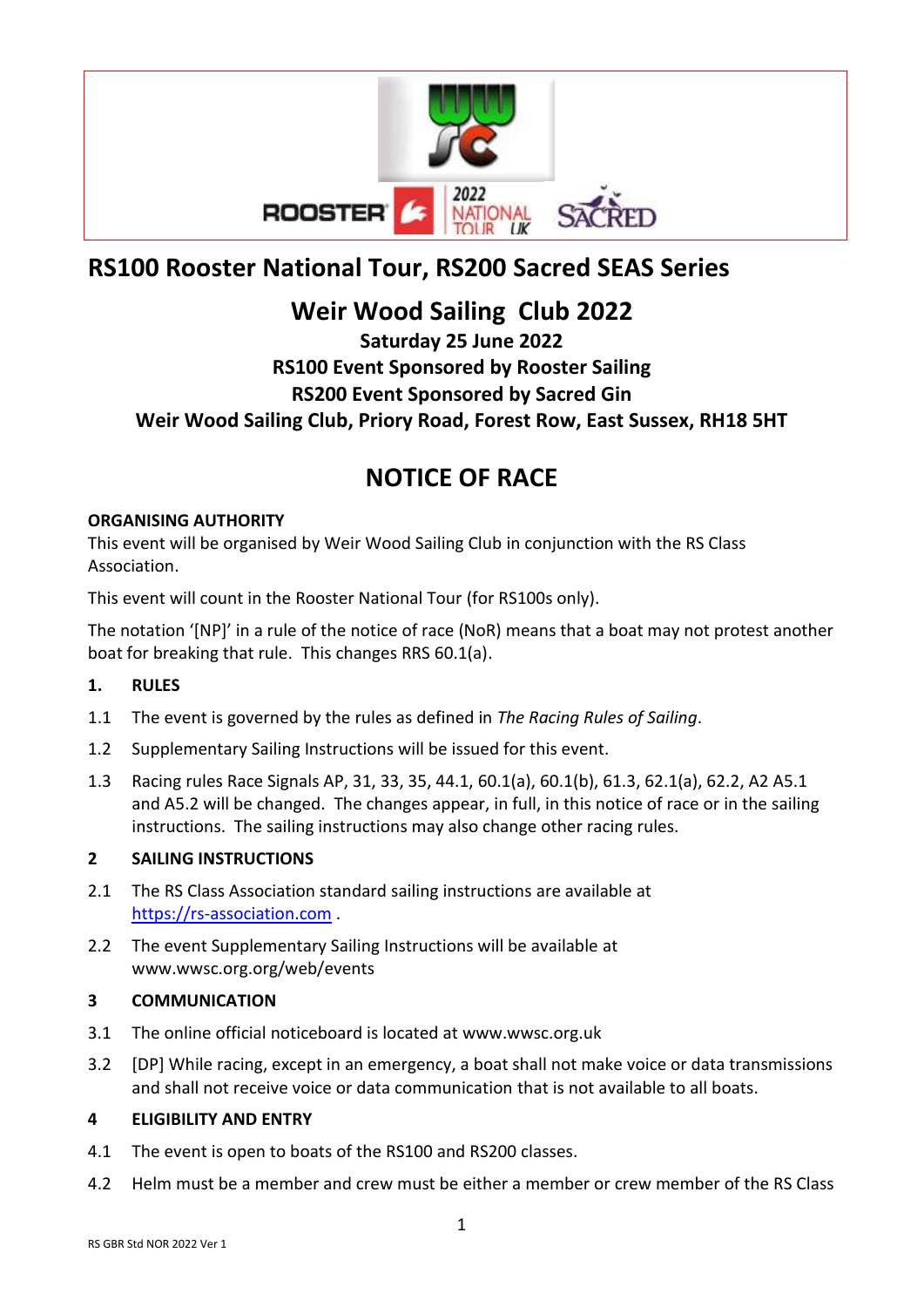Association.

- 4.3 Eligible boats may enter by completing the online form at: <https://webcollect.org.uk/wwsc/event/rs-100-200-open-meeting>
- 4.4 To be considered an entry at an event, a boat shall complete all registration requirements and pay all fees.
- 4.5 Any competitors aged under 18 shall complete an Under 18s Consent Form. This can be downloaded from the RS Class Association websites and should be completed and handed in at registration.
- 4.6 Late entries will be accepted at the discretion of the Organising Committee, subject to the payment of a late entry surcharge.
- 4.7 The Organising Authority may cancel the event, cancel classes and reject or cancel entries in its absolute discretion, subject to RRS 76.
- 4.8 Should the Organising Authority cancel a class or reject an entry they shall refund the entry fee in full.
- 4.9 Should the Organising Authority cancel the event within 36 hours prior to the scheduled start of race 1 any refunds will be at the sole discretion of the Organising Authority.

#### **5 FEES**

Entry fees are as follows:

| Class | <b>Standard Fee</b> |
|-------|---------------------|
| RS100 | £20.00              |
| RS200 | £20.00              |

#### **6 CREW LIMITATIONS**

Does not apply.

#### **7 ADVERTISING**

[DP] [NP] Boats may be required to display advertising chosen and supplied by the organising authority.

#### **8 QUALIFYING SERIES AND FINAL SERIES**

Does not apply.

#### **9 SCHEDULE**

- 9.1 Registration: Will be in advance through the Club website, or on the day for late entries Saturday 25 June in the WWSC Clubhouse 0900 to 1030hrs.
- 9.2 Briefing A briefing will be held at 1015hrs on Saturday 25 June at the race box, located 50m beyond the first pontoon.
- 9.3 Racing:

| Race                         |
|------------------------------|
| 3 Races back-to-back         |
| Approx. 12:30 for 75 minutes |
| 2 Races back-to-back         |
|                              |

9.4 Five races are scheduled.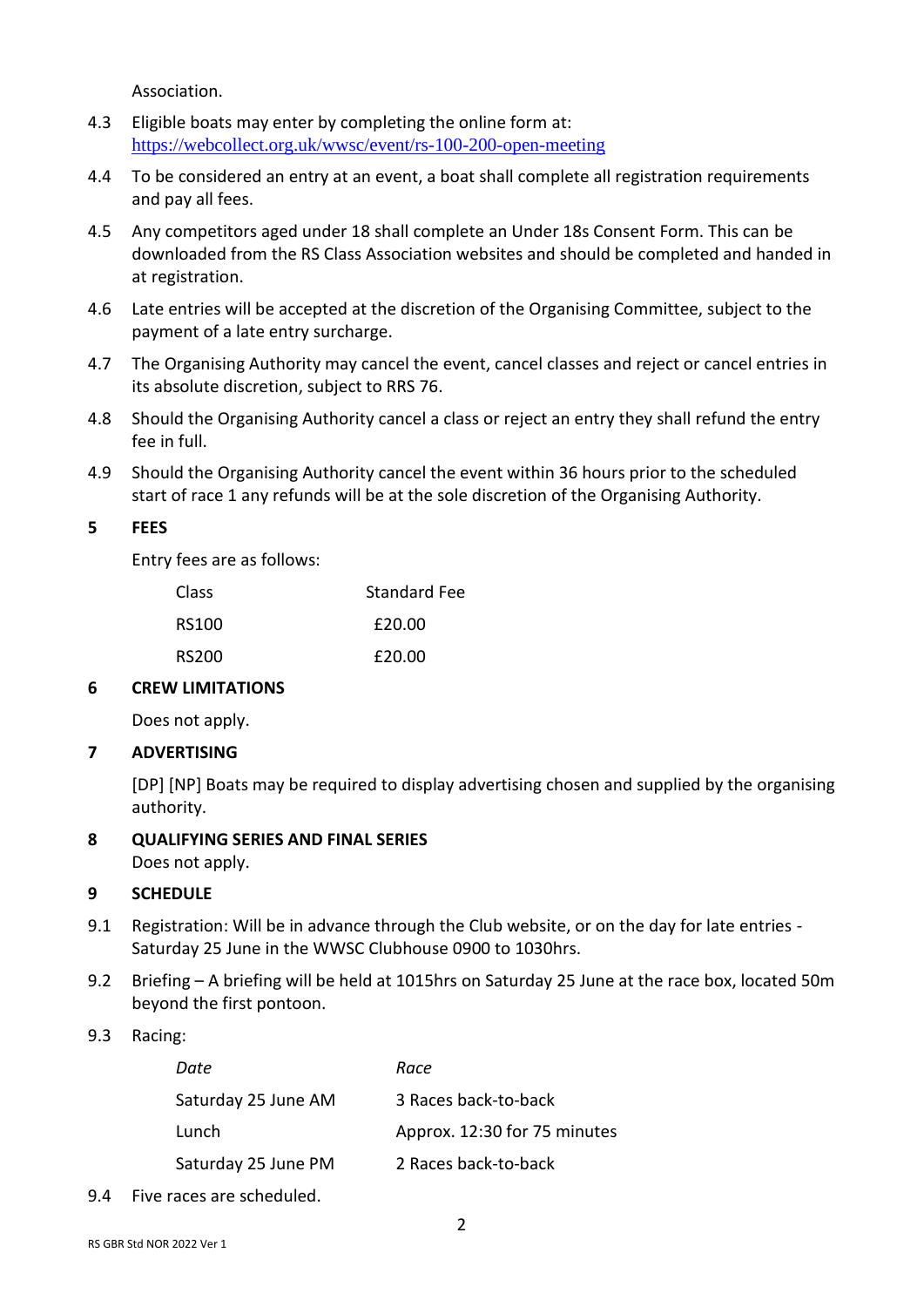- 9.5 The scheduled time of the first warning signal of the first race on Saturday 25 June AM is 1057hrs for RS100 and 1100 for RS200. This sequence will continue throughout the event i.e. the RS100s start 3 minutes prior to the RS200s.
- 9.6 No warning signal will be made after 1600
- **10 EQUIPMENT INSPECTION** Boats may be inspected at any time.
- **11 CLOTHING AND EQUIPMENT** RRS 40.1 shall apply at all times while afloat.

### **12 VENUE**

The Sailing Area will be within Weir Wood SC reservoir, with competitors observing the 50M limit to the banks to avoid fishing activity and sailing no further west than buoy 8 at the far end of the reservoir.

#### **13 COURSES**

The courses to be sailed will be sailed according to the Sailing Instructions, at the competitor briefing and will be displayed in the clubhouse.

### **14 PENALTY SYSTEM**

- 14.1 For RS200, RRS 44.1 applies i.e. Two-Turns Penalty. For the RS100, RRS 44.1 is replaced by the One-Turn Penalty.
- 14.2 The Post Race Penalty and the RYA Arbitration Procedures of the RYA Rules Disputes Procedures will be available. See the official notice board for details. Decisions from Arbitration can be referred to the protest committee but cannot be reopened or appealed.

#### **15 SCORING**

- 15.1 Three races are required to be completed to constitute a series.
- 15.2 When fewer than four races have been completed, a boat's series score will be the total of her race scores. This changes RRS A2. When 4 to 7 races are completed a competitor's worse race score can be discarded.

#### **16 [DP] [NP] SUPPORT PERSON VESSELS**

- 16.1 Support teams, including all support persons and support person vessels shall stay outside areas where boats are racing from the time of the preparatory signal for the first start until all boats have finished or retired or the race committee signals a postponement, general recall or abandonment.
- 16.2 When the engine of a support vessel is running, all support persons on that vessel, shall wear a personal flotation device and the support vessel driver shall use a kill cord.

#### **17 CHARTERED OR LOANED BOATS**

Does not apply.

#### **18 BERTHING**

[DP] Boats shall be kept in their assigned places in the dinghy park.

## **19 HAUL-OUT RESTRICTIONS**

Does not apply.

#### **20 DIVING EQUIPMENT AND PLASTIC POOLS**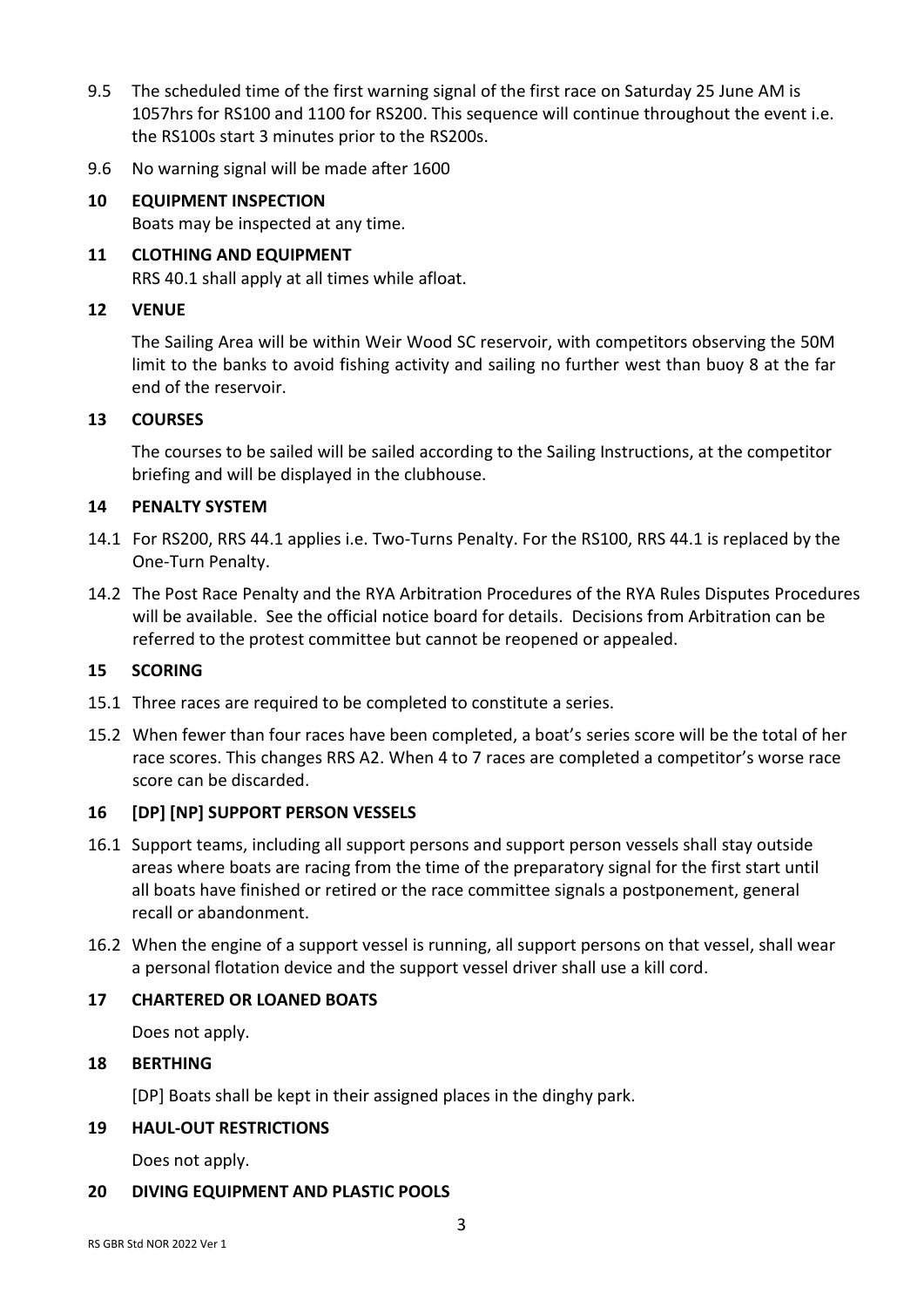Does not apply.

## **21 DATA PROTECTION**

The Data Processing Policy is available on the class website.

## **22 RISK STATEMENT**

22.1 RRS 3 of the Racing Rules of Sailing states: "The responsibility for a boat's decision to participate in a race or to continue to race is hers alone".

Sailing by its nature is an unpredictable sport and therefore inherently involves an element of risk. By taking part in the event, each competitor agrees and acknowledges that:

- (a) They are aware of the inherent element of risk involved in the sport and accept responsibility for the exposure of themselves, their crew and their boat to such inherent risk whilst taking part in the event;
- (b) They are responsible for the safety of themselves, their crew, their boat and their other property whether afloat or ashore;
- (c) They accept responsibility for any injury, damage or loss to the extent caused by their own actions or omissions;
- (d) Their boat is in good order, equipped to sail in the event and they are fit to participate;
- (e) The provision of a race management team, patrol boats and other officials and volunteers by the event organiser does not relieve them of their own responsibilities;
- (f) The provision of patrol boat cover is limited to such assistance, particularly in extreme weather conditions as can be practically provided in the circumstances;
- (g) It is their responsibility to familiarise themselves with any risks specific to this venue or this event drawn to their attention in any rules or information produced for the venue or event and to attend any safety briefing held for the event.

## 22.2 [NP] [DP] COVID Statement

By taking part in any of the events covered by this notice of race, each competitor agrees and acknowledges that they are responsible for complying with any regulations in force from time to time in respect of COVID-19 and for complying with the venue/OA/sailing club COVID-19 procedures. Competitors and support persons shall comply with any reasonable request from an event official. Failure to comply may be misconduct. Reasonable actions by event officials to implement COVID-19 guidance, protocols, or legislation, even if they later prove to be unnecessary, are not improper actions or omissions.

#### **23 INSURANCE**

Each participating boat shall be insured with valid third-party liability insurance with a minimum cover of £3,000,000 Pounds Sterling per incident or the equivalent.

## **24 PRIZES**

Prizes may be awarded, dependant on entries and at the discretion of the Race Committee, in each class as follows:

First, Second and Third and and Includes the RS200 WWSC annual trophy.

#### **25 FURTHER INFORMATION**

For further information please contact markharrington246@gmail.com

#### **END OF NOTICE OF RACE**